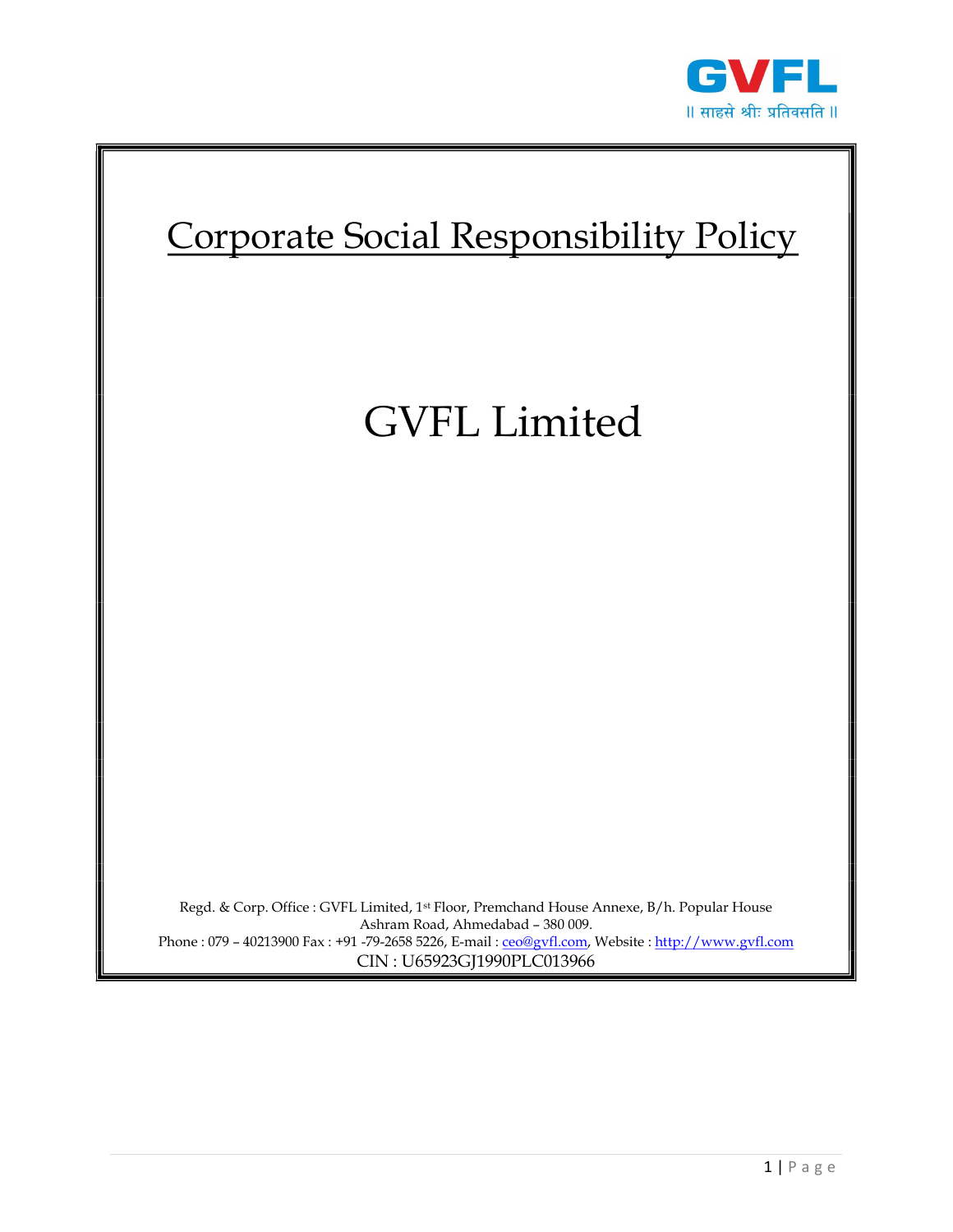

## **TABLE OF CONTENTS**

| 1. $\blacksquare$ |  |
|-------------------|--|
| 2.                |  |
| 3.                |  |
| 4.                |  |
| 5                 |  |
| 6                 |  |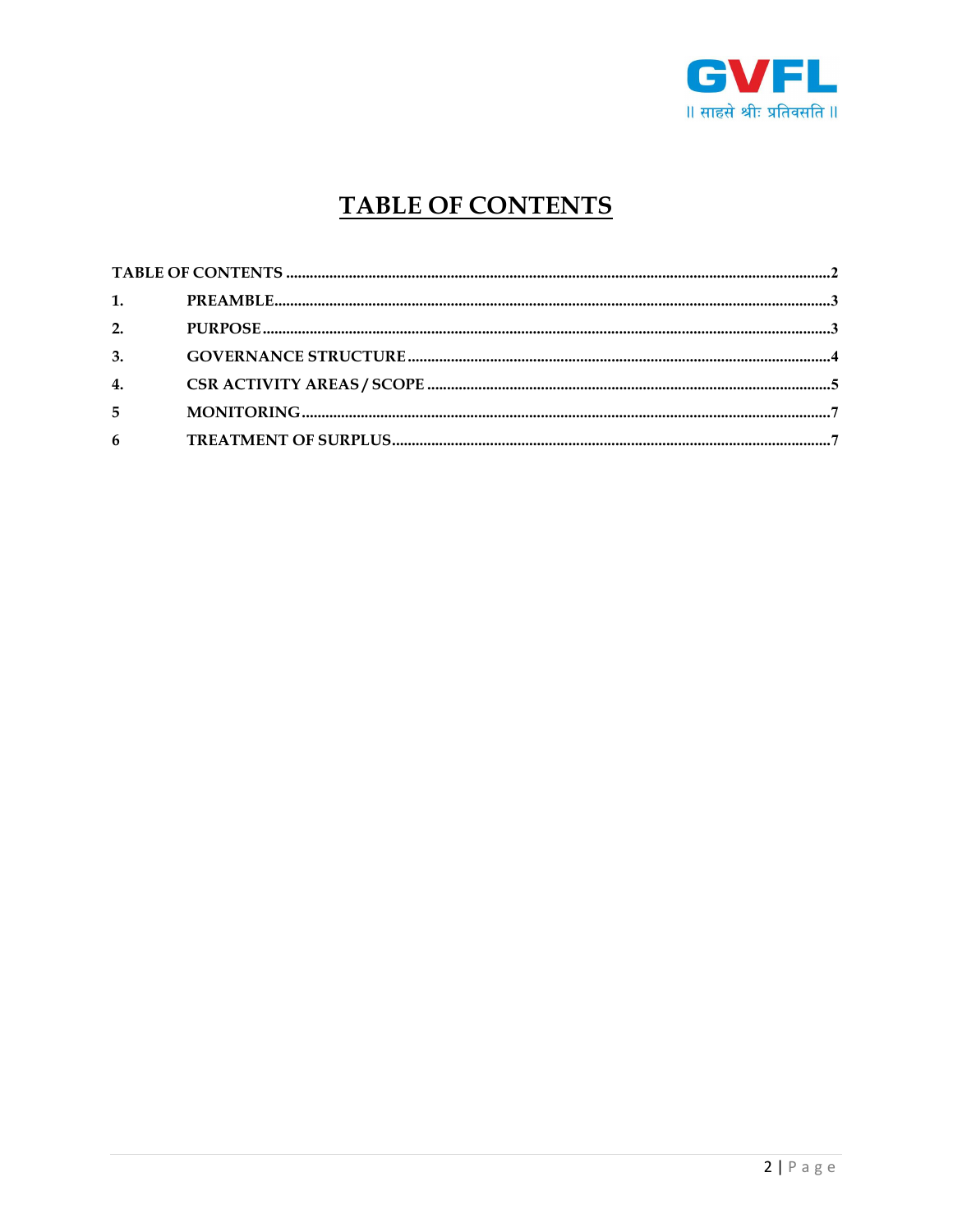

#### 1. PREAMBLE

The concept of Corporate Social Responsibility (CRS) has gained prominence from all avenues. Organizations have realized that government alone will not be able to get success in its endeavor to uplift the downtrodden of society. The concept of CSR has been looked upon as closely linked with the principle of sustainable economic development, which requires the organizations to make decisions not only based on financial factors but also on immediate and long term social & environmental consequences of their activities.

Ministry of Corporate Affairs has notified Section 135 and Schedule VII of the Companies Act, 2013 alongwith the Companies (Corporate Social responsibility Policy) Rules, 2014 to come into effect from April 1, 2014.

GVFL Limited ('GVFL') was founded in 1990 as a pioneering institution to promote entrepreneurship and venture capital activity in India with support of institutions like World Bank, Gujarat State Government Corporation, HDFC, etc. Over the years, GVFL as an alternate asset management company, has raised 7 funds, liquidated 3 funds and is currently actively managing 4 funds.

GVFL Limited's mission is to deliver high returns to investors while providing financial and managerial support to innovative entrepreneurs set upon starting and building high growth companies.

#### 2. PURPOSE

The key purpose of this policy is to :

- Define what CSR means to us and the approach adopted to achieve our goals
- Define the kind of projects that will fall under the ambit of CSR
- Serve as guiding document to help execute and monitor CSR projects
- Explain the manner in which the surpluses from CSR projects will be treated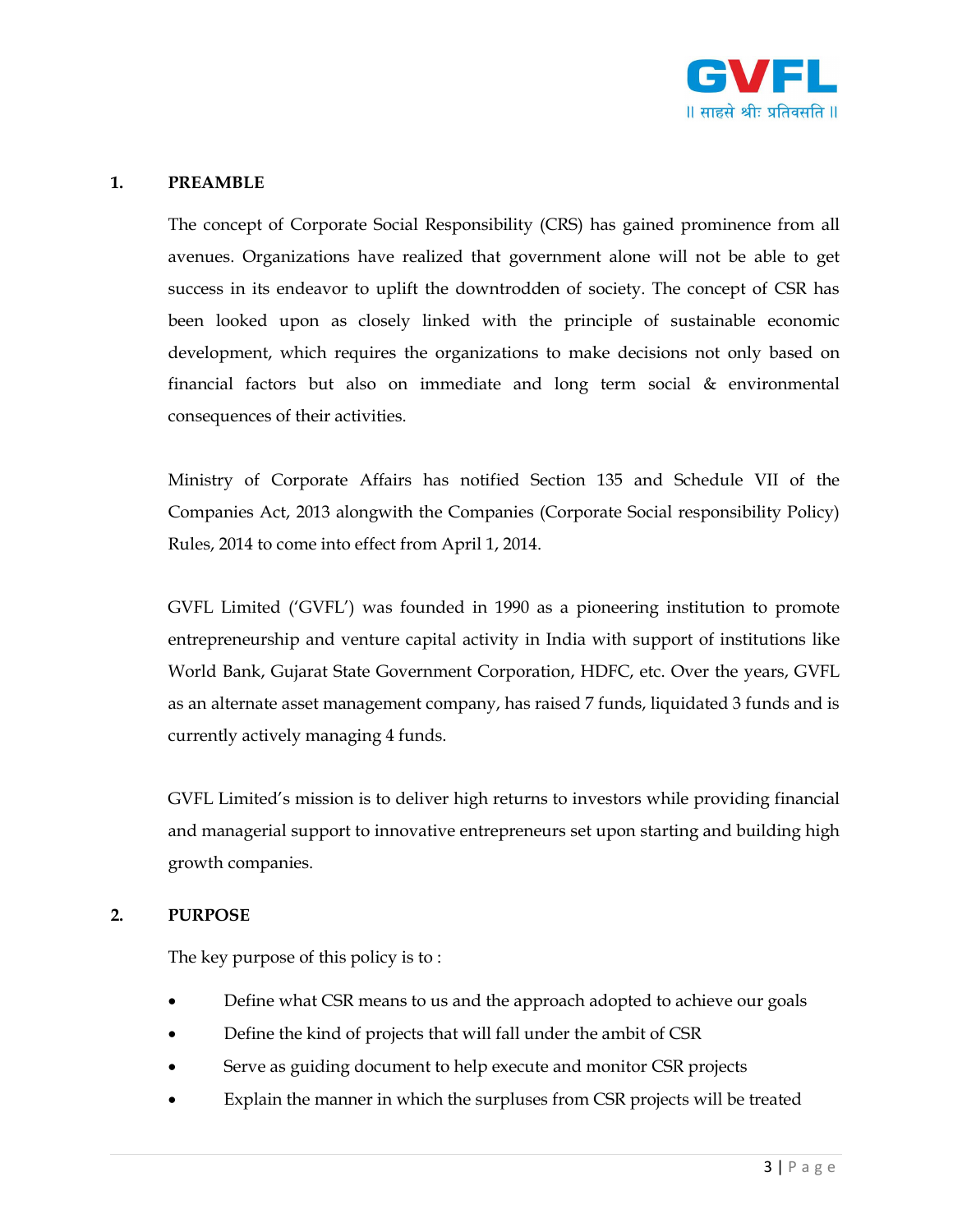

#### 3. GOVERNANCE STRUCTURE

A robust and transparent governance structure is required to oversee the implementation of our CSR Policy, in compliance with the requirements of Section 135 of the Companies Act, 2013.

#### 3.1 Board Level CSR Committee

At GVFL, our governance structure will be headed by the Board Level CSR Committee that will be responsible for the CSR projects undertaken. The Committee will report to the Board of Directors and recommend the Board to approve various CSR Projects and its expenses.

#### 3.1.1 Members

- Shri Sunil Parekh, Independent Director
- Shri D. C. Anjaria, Independent Director
- Shri Sanjay Kumar Randhar, Managing Director, GVFL Limited

#### 3.2 Responsibilities of the Committee

- Formulate and update CSR Policy, which will be received by the Board of GVFL Ltd.
- Suggest area of intervention to the Board of GVFL limited
- Recommend and review the projects that are in line with the CSR Policy
- Put monitoring mechanism in place to track the progress of each project
- Recommend CSR expenditure to the Board of GVFL
- Meet at least twice a year to review the progress

#### 3.3 Responsibilities of the Board of Directors of the Company

 Based on recommendation of the CSR Committee, review and approve the CSR Policy which shall indicate the activities to be undertaken by the Company.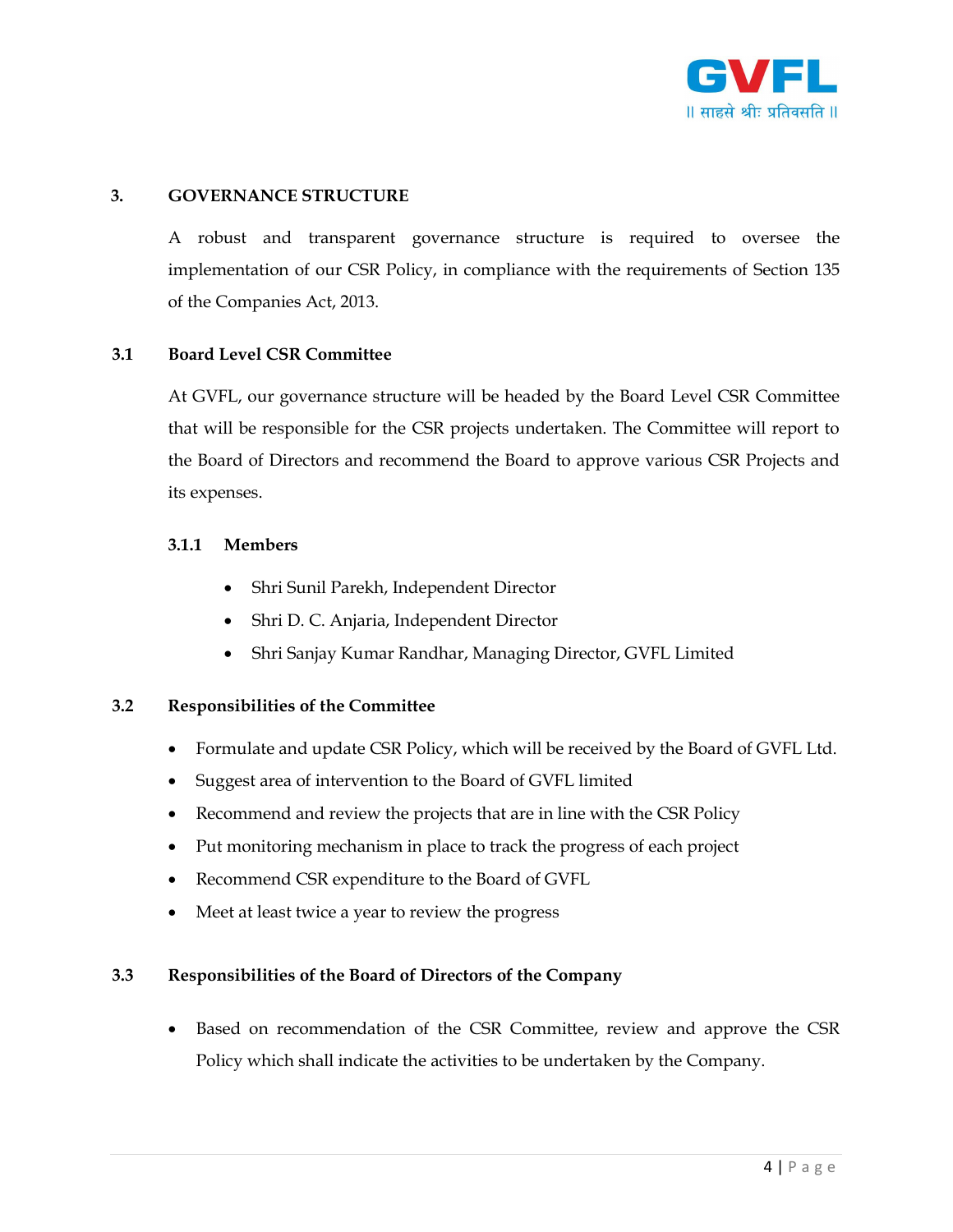

 Approve the CSR activities and CSR Plan based on recommendation of the CSR Committee.

#### 3.4 Disclosures

- A description of contents of the CSR Policy
- An overview of the CSR Activities
- The composition of the CSR Committee
- Average net profit of the preceding three financial years
- Prescribed CSR expenditure
- Details of amount spent in the prescribed format
- Amount unspent, if any, and reason for not spending the amount

#### 3.5 Powers

- To convene the Committee Meetings and call for details from the Company.
- To appoint advisors, consultants, etc. to implement its objectives.
- To make necessary payments as approved by the Committee and report the same to the Board and members of the Company.

#### 4. CSR ACTIVITY AREAS / SCOPE

As mentioned in the provisions of Section 135 of the Companies Act, 2013 read with Companies (Corporate Social Responsibility Policy) Rules, 2014, CSR Committee shall undertake various CSR Activities as mentioned in Schedule VII of the Companies Act, 2013 as amended and more particularly mentioned herein below :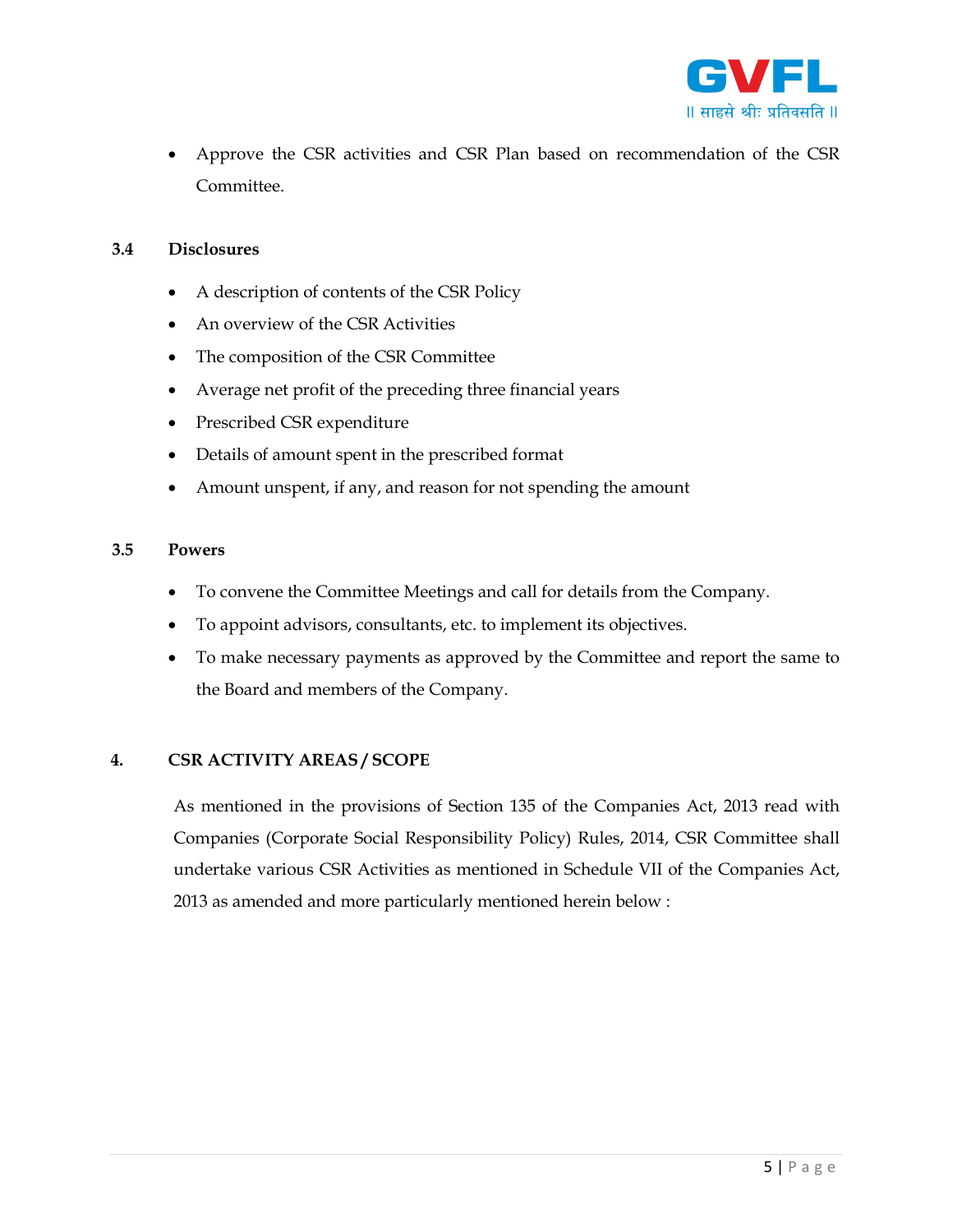

#### SCHEDULE VII

### Activities which may be included by companies in their Corporate Social Responsibility Policies

Activities relating to : -

- i. Eradicating hunger, poverty and malnutrition, promoting preventive health care and sanitation and making available safe drinking water;
- ii. Promoting education including special education and employment enhancing vocation skills especially among children, women, elderly, and the differently abled and livelihood enhancement projects;
- iii. Promoting gender equality, empowering women, setting up homes and hostels for women and orphans; setting up old age homes, day care centers and such other facilities for senior citizens and measures for reducing inequalities faced by socially and economically backward groups;
- iv. Ensuring environmental sustainability, ecological balance, protection of flora and fauna, animal welfare, agro forestry, conservation of natural resources and maintaining quality of soil, air and water;
- v. Protection of national heritage, art and culture including restoration of buildings and sites of historical importance and works of arts, setting up public libraries; promotion and development of traditional arts and handicrafts;
- vi. Measures for the benefit of armed forces veterans, war widows and their dependents;
- vii. Training to promote rural sports, nationally recognized sports, paralympic sports and Olympic sports;
- viii. Contribution to the Prime Minister's National Relief Fund or any other fund set up by the Central Government for socio-economic development and relief and welfare of the Scheduled Castes, the Scheduled Tribes, other backward classes, minority and women;